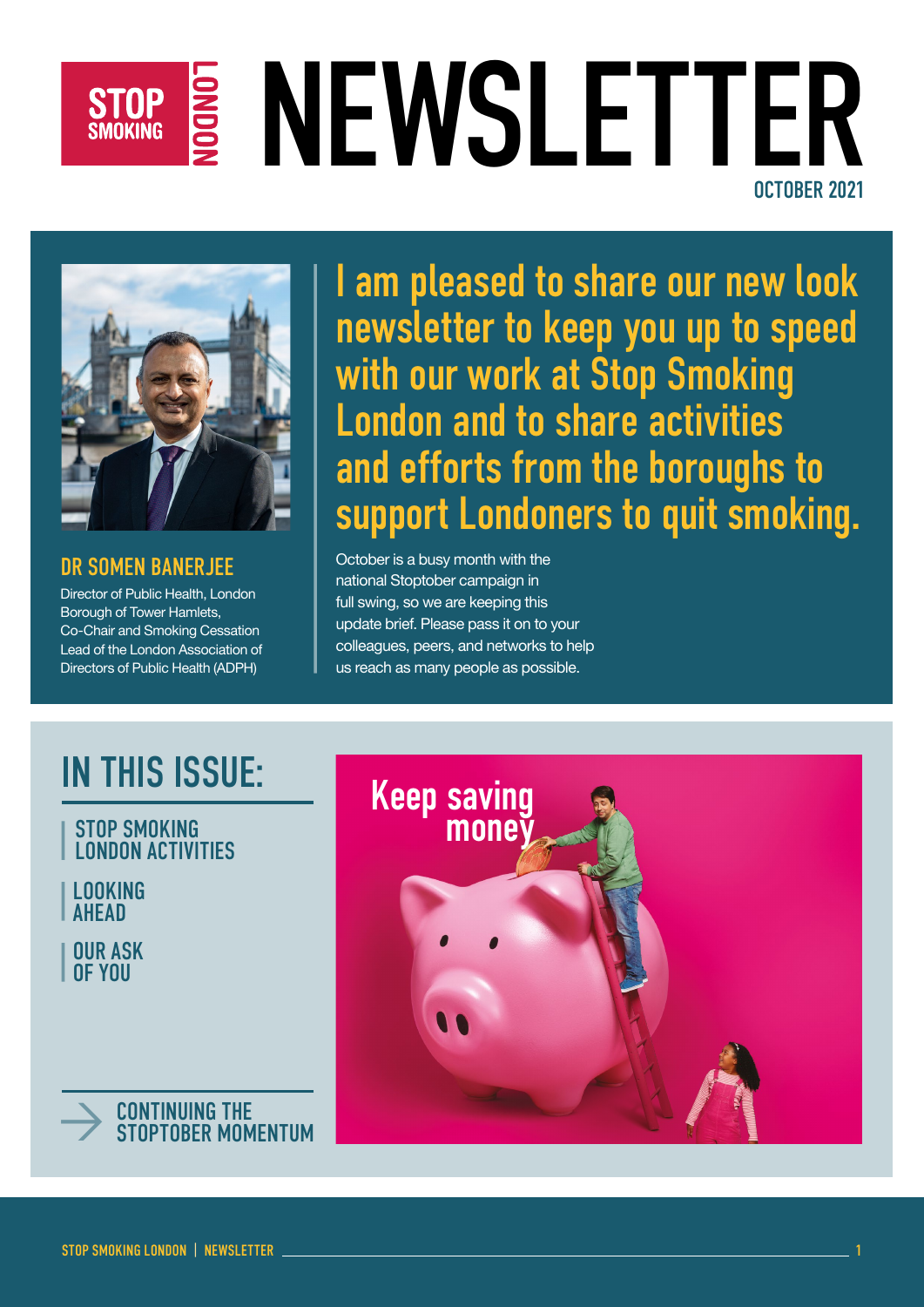## Stop Smoking London activities

You will recall that Stop Smoking London (SSL) was established as a collaboration between London local authorities in 2016. We are the public facing identity of a London wide Public Health Programme - The London Smoking Cessation Transformation Programme (LSCTP).

Our main goal is to help Londoners quit smoking through online and telephone methods, complementing locally determined services (such as face-to-face support). Our vision is to encourage more quit attempts in the general population and support London to become the first smokefree city in England by 2029.

We have not been in touch for a while as like many of you our attention was focused on supporting Londoners through the pandemic. However, we are now back and have assembled a new team to ensure we raise the profile of our collective efforts across the capital to support Londoners to quit smoking. We will be sending this monthly newsletter to keep you informed and up to date on our plans.

We invite you, your organisation or borough to send us your news about how you are supporting people to stop smoking.





KASHIM.CHOWDHURY2@TOWERHAMLETS.GOV.UK

### **Continuing** the Stoptober momentum

BELOW: CAMPAIGN IMAGE FOR STOPTOBER



[STOPSMOKINGLONDON.COM/STOPTOBER](https://stopsmokinglondon.com/stoptober)

We are over half-way through the nation's largest mass quit attempt, Stoptober, now in its 10th year and smokers in London who have not yet taken up the challenge are being encouraged to put their lungs first, ahead of flu season. Many of you are actively promoting the national campaign and are also promoting your own services locally. The campaign toolkit is available on the PHE website.

Stop Smoking London is backing people who have already joined the national 28 day stop smoking challenge and we are urging those who have not yet taken the first step to do so, by accessing stop smoking support services in their area.

We are launching a refreshed campaign page on our website and will be using social marketing and

our social media to reach people who interacted with the national campaign to encourage them to never stop quitting. We will be doing this through November with messages of encouragement to smokers to keep trying and that support is always available and sending them to the campaign-specific landing page.

We are also contacting London media to try and get some coverage of our activities and to promote the range of local services available to Londoners. In addition, we are working with London partners to ensure a systemled approach to sign-posting potential quitters to support services.

Please visit and promote the Stop Smoking London campaign page to help us promote the range of support options available to Londoners.